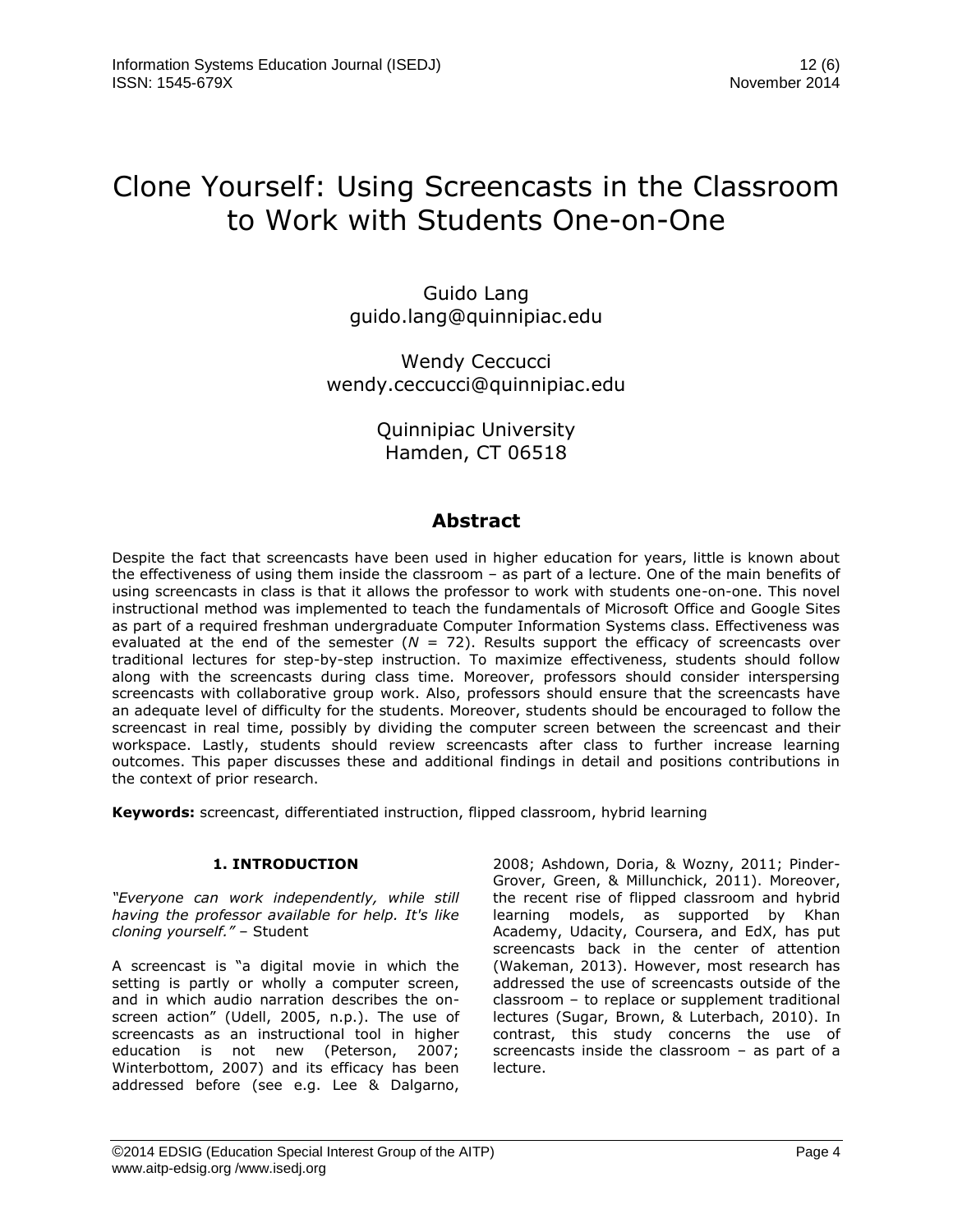The idea to use screencasts in the classroom arose in an undergraduate Computer Information Systems class during which fundamentals of Microsoft Office and Google Sites were taught to freshmen. Traditionally a specific function would be demonstrated, such as creating a chart in Excel, in front of the class using a video projector. Meanwhile, students would follow along on their personal laptops. In essence, the traditional lecture format was applied to technical content. However, often one or two students missed a step in the process and were unable to follow along. As a result, the professor would interrupt the demonstration and help the students catch up while the rest of the class waited. Despite being an unproductive use of time for students who were following along, it was stressful for students having to admit that they are unable to master a certain step in front of the whole class.

To address this issue, seven screencasts were created containing step-by-step instructions for Microsoft Excel, Microsoft Word, and Google Sites. Four screencasts covering Excel dealt with financial models, revenue forecasts, and loan payments. Two screencasts showed how to create a website in Google Sites and integrated it with a form to collect data. Finally, one screencast showed how to create a professional report in Word, using automatic table of contents, site numbers, and tables. Each 50 minute class began with a brief introduction of the activity by the professor, followed by individual work on the screencasts. Students wore headphones to avoid disturbing others. The professor walked around the room and worked with students who needed additional support. Students that completed a screencast were asked to help other students.

It was hoped that the use of screencasts in the classroom would allow students to work at their own pace, while allowing the professor to work one-on-one with students that need additional support – an approach known as differentiated instruction (Tomlinson, 1999). At the end of the semester, a survey was conducted (*N* = 72) to capture students' attitudes towards the use screencasts for step-by-step instruction. Of specific interest were the following questions, which this paper aims to address:

- What are students' screencast preferences?
- How do students utilize screencasts?
- What are the perceived benefits of screencasts vis-à-vis lectures?
- What are the perceived disadvantages of screencasts vis-à-vis lectures?
- Do students prefer screencasts over lectures for step-by-step instruction?
- How does the use of screencasts influence learning outcomes?

The remainder of this paper is structured as follows. First, prior research related to the use of screencasts in higher education is reviewed. Next, a description of the methodology of work, followed by the results of the survey is presented. Lastly, the results in terms of lessons learned are discussed.

### **2. LITERATURE REVIEW**

Screencasts for instructional use range from simple lecture capture, such as narrated PowerPoint presentations, to more involved demonstrations of problem-solving or application usage. Screencasts have been successfully implemented in online education, for the recording of lectures (e.g. podcasting) and to augment classroom material. Pindar-Grover et al. (2011) used screencasts to explain assignment solutions and difficult topics in their Engineering courses. Their results indicated that students perceive screencasts to be helpful and they tended to use the resources as a study supplement. Pindar-Grover et al. (2011) found usage to be positively and significantly correlated with course performance. The most significant effect was found in students with the least amount of prior exposure to the concepts used in the course material.

Mullamphy, Higgins, Belward and Ward (2009) gathered students' opinions on the effectiveness of screencasts in teaching math at James Cook University. Ninety-eight point one percent of students found that the screencasts were useful. Eighty seven percent believed that they should be used as a supplement for lectures, but only 39 percent believed that they should be used to replace lectures.

Lloyd and Robertson (2012) used screencasts to assist in teaching statistics to undergraduate psychology students. They found that the students "were not just following algorithms based on rote memorization, but that their demonstrated enhanced learning arose from better conceptual understanding and problemsolving transfer."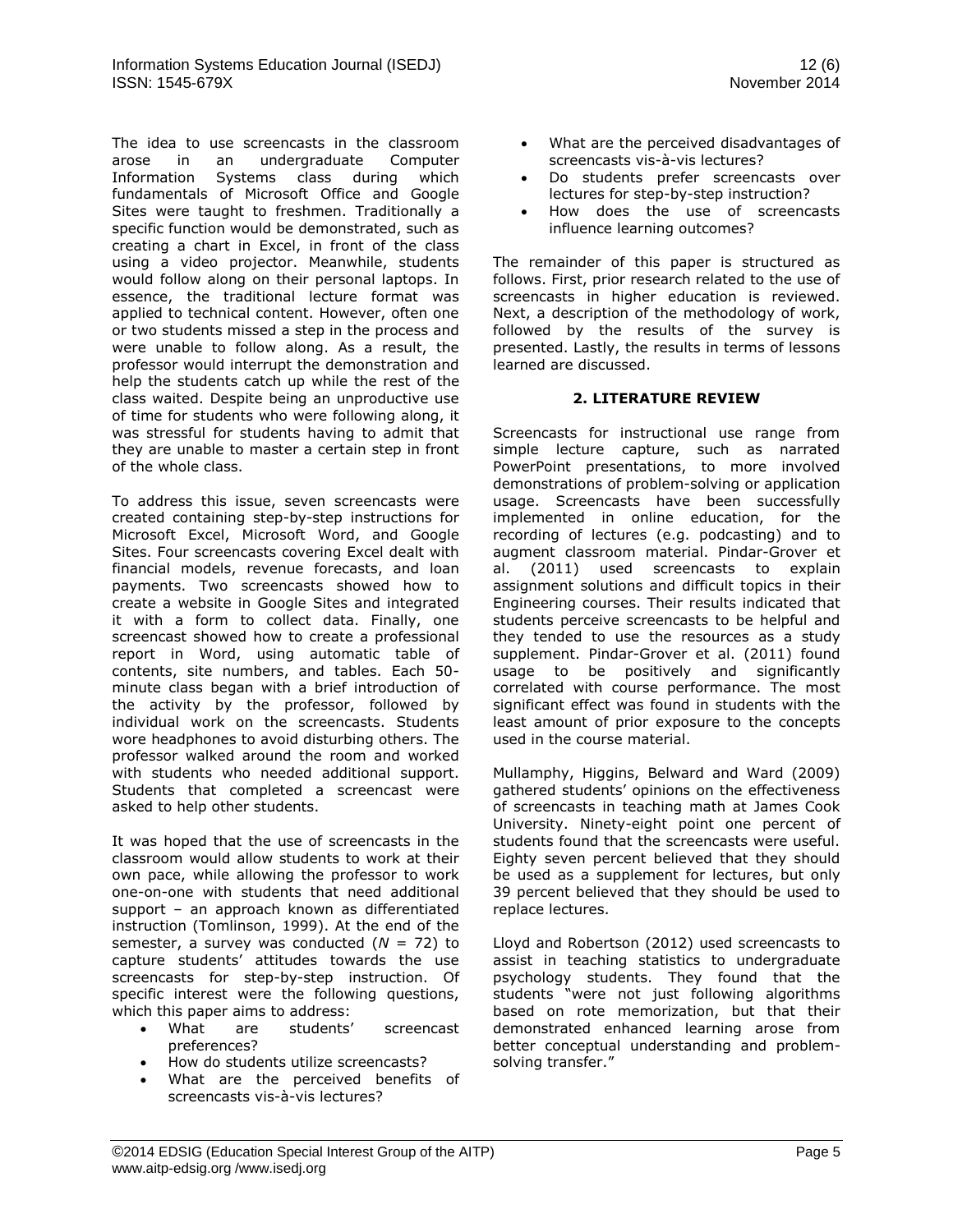Some of the benefits of screencasting include:

- Greater flexibility and access. Students prefer asynchronous access to learning materials to access them when it suits their schedules and life styles (Roach, 2006);
- Students can review the material at their own pace, rewinding and pausing as needed;
- Students engage better with familiar technology (Mullamphy , 2009);
- Increased student performance (Falconer et al., 2009; Lloyd, 2012 Pindar-Grover et al., 2011);
- Materials can be reused and shared across courses;
- Students can listen to the instructor explain the problem solving strategies that are used (Falconer et al., 2009);
- The number of views can be tracked when the screencasts are posted in a course management software system.

Screencasts have been shown to be an effective supplement to class materials. In numerous documented cases, student feedback has been positive and they feel that it is a valuable tool that aids in their learning process (Falconer et al.,2009; Mullamphy et al., 2009; Pindar-Grover, 2011).

#### **3. METHODOLOGY**

Seven screencasts were created with an average duration of 24:51 minutes (*SD* = 6:59 minutes) using Camtasia Relay, a commercial screen recording software (TechSmith Corp., n.d.). All screencasts were recorded on a Windows laptop. The software automatically converts a recording into MP4 format, uploads it to a video streaming server, and creates a public link. Four screencasts covered Excel (financial models, revenue forecasts, and loan payments), two covered Google Sites (how to create a website and contact form), and one covered Word (automatic table of contents, site numbers, and tables). The purpose of the screencasts was to replace the traditional lecture. Given that the class time was 50 minutes, the instructor aimed to create screencasts that would fill an entire class session, while still leaving enough time for an introduction and giving students the option to pause the screencast and ask questions. Students that finished a screencast early were asked to help other students.

Student learning based on the screencasts was assessed using a combination of project work and Excel-specific questions on the final exam. The project task, which spanned the entire semester, asked students to develop an idea for an iOS app, create a website marketing the app, and write a business case for their app as a final report and presentation. This project required students to apply the skills covered in the screencasts (e.g. develop a financial model, forecast revenues, calculate loan payments, create a website, and design a professional report). Moreover, the final exam included two Excel-specific questions, which required students to calculate loan payments (see Appendix A).

At the end of the semester, a student survey consisting of 14 multiple-choice and 2 openended questions was given. The order of questions was randomized for each respondent. Given that four out of seven screencasts dealt with Excel, questions were worded with a focus on Excel (see Appendix B). Students were encouraged to complete the survey and 72 usable responses were received, representing a 100% response rate.

### **4. RESULTS**

# **What are students' screencast preferences?**

To better understand students' preferences for screencasts, they were asked how they felt about the level of difficulty, amount of spoken instructions, pace in the screencasts, and length of screencasts. Almost everyone (94.5%) felt that the level of difficulty was "just right," while 4.1% thought it was "too high" and only 1.4% thought it was "too low." Similarly, 90.4% of students felt that the amount of spoken instructions was "just right," whereas 2.7% thought it was "too little" and 5.5% thought it was "too much." More than two thirds (79.5%) felt that the pace in the screencasts was "just right" and 5.5% thought it was "too slow." Interestingly, 15.1% felt the pace was "too fast," indicating a potential for improvement. In a similar vein, although 78.1% of students stated that the length of the screencasts was "just right," almost a quarter (21.9%) felt that it was "too long." Thus, it appears that a duration of maximum 25 minutes suits most students.

#### **How do students utilize screencasts?**

Students were also asked about their mode of consumption with regards to screencasts. Given that for all but 2 (2.8%) students, this was the first class in which a professor used screencasts,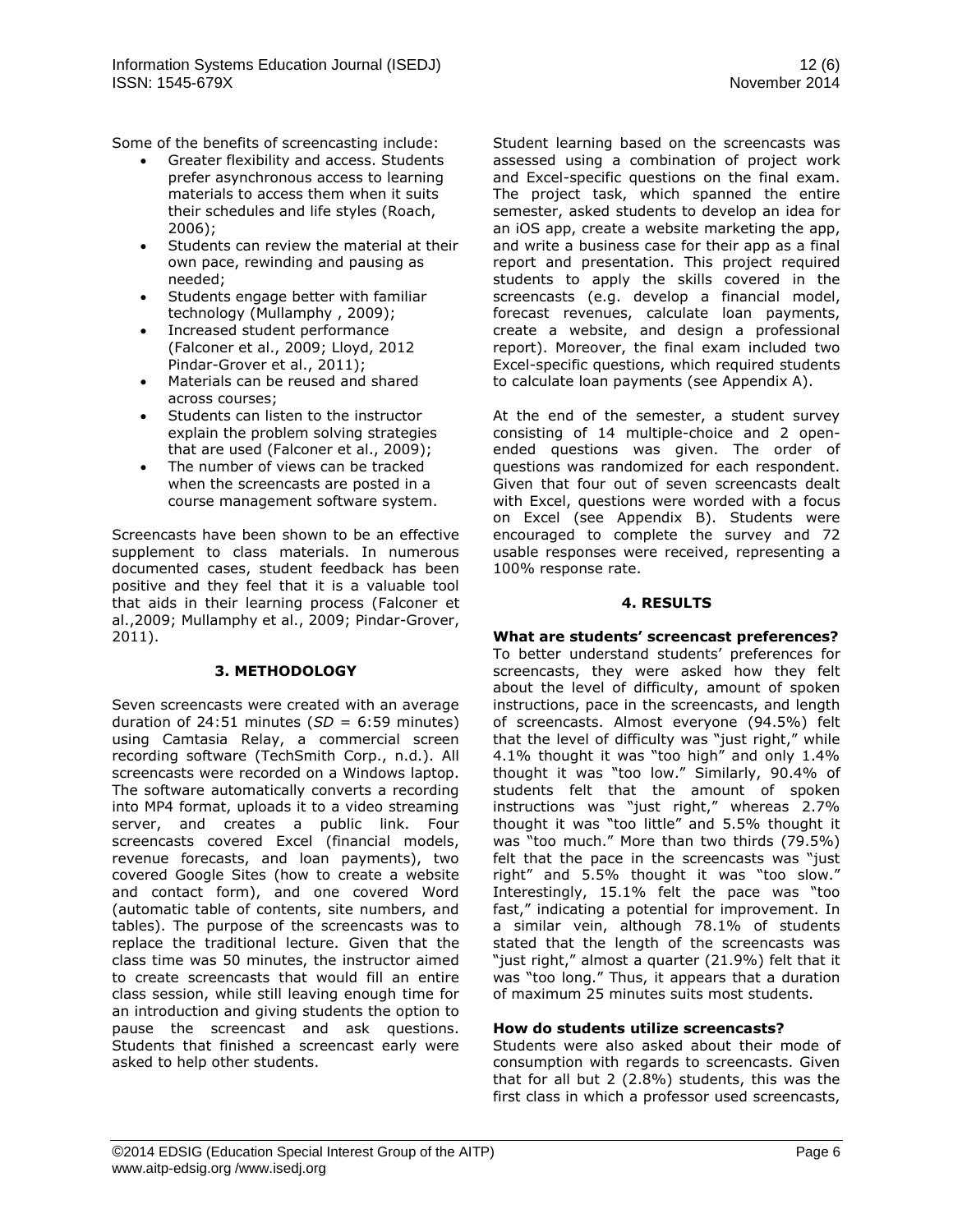it is particularly important to understand the evolving consumption practices for this medium. Specifically, they were asked how they watched the screencasts (screencast and Excel open sideby-side vs. switching back and forth between screencast and Excel) and how they followed the instructions (while the screencast was playing vs. while the screencast was paused). Although, all four combinations are equally possible, students who had the screencast and Excel open side-by-side were more likely to follow the instructions while the screencast was playing than students who switched back and forth between the screencast and Excel  $(\chi^2)(1) =$ 11.567,  $p = .001$ ). In fact, the majority (58.3%) of students used this mode of consumption for the screencasts. The distribution among the four combinations can be seen in Table 1.

|                                                             | Could see<br>screencast and<br>Excel at the same<br>time | Could not see<br>screencast and<br>Excel at the same<br>time |
|-------------------------------------------------------------|----------------------------------------------------------|--------------------------------------------------------------|
| Followed<br>instructions while<br>screencast was<br>playing | 42<br>$(58.3\%)$                                         | 11<br>$(15.3\%)$                                             |
| Followed<br>instructions while<br>screencast was<br>paused  | $(9.7\%)$                                                | 12<br>$(16.7\%)$                                             |

| instructions while                          |           | 12         |
|---------------------------------------------|-----------|------------|
| screencast was<br>paused                    | $(9.7\%)$ | $(16.7\%)$ |
| Table 1: How did you watch the screencasts? |           |            |

Interestingly, it was found that the mode of consumption is related to the perceived level of content difficulty. Students who had the screencast and Excel open side-by-side perceived the content of the screencasts to be less difficult (*M* = 1.98, *SD* = .143) than students who switched back and forth between the screencast and Excel  $(M = 2.13, SD = .344,$  $t(70) = -2.636, p = .010$ .

In addition, of interest was understanding whether students would have preferred a "flipped classroom" model (Frydenberg, 2012), in which students watch screencasts on their own at home, thus freeing up class time for additional exercises and discussions. When asked if they would have preferred to watch the screencasts on their own at home and use class time for other activities, the majority (57.6%) were against (responded "strongly disagree" or "disagree"), while almost a quarter (23.3%) were in favor. It is important to note that students were not assigned any additional homework or preparation for the screencasts. Figure 1 below presents the distribution for this item.





*Figure 1: I would have preferred to watch the screencasts on my own at home and use the class time for other activities.*

Students were also asked if they reviewed the screencasts on their own after class. In what appears to be honest self-reporting, 34 (46.6%) students responded that they "never" reviewed the screencasts and 36 (49.3%) responded that they reviewed the screencasts "sometimes" after class. The results are presented in Figure 2 below.



*Figure 2: I reviewed the screencasts after class.*

The amount of time spent reviewing is negatively correlated with the extent to which students felt the pace in the screencasts was too fast  $(r(70) = .366, p = .001)$ . Thus, the more a student felt that the screencasts were moving too fast, the more time he or she spent reviewing the screencasts after class.

#### **What are the perceived benefits of screencasts vis-à-vis lectures?**

Next, questions were asked to assess students' perceived benefits of using screencasts. To better understand if students felt that personal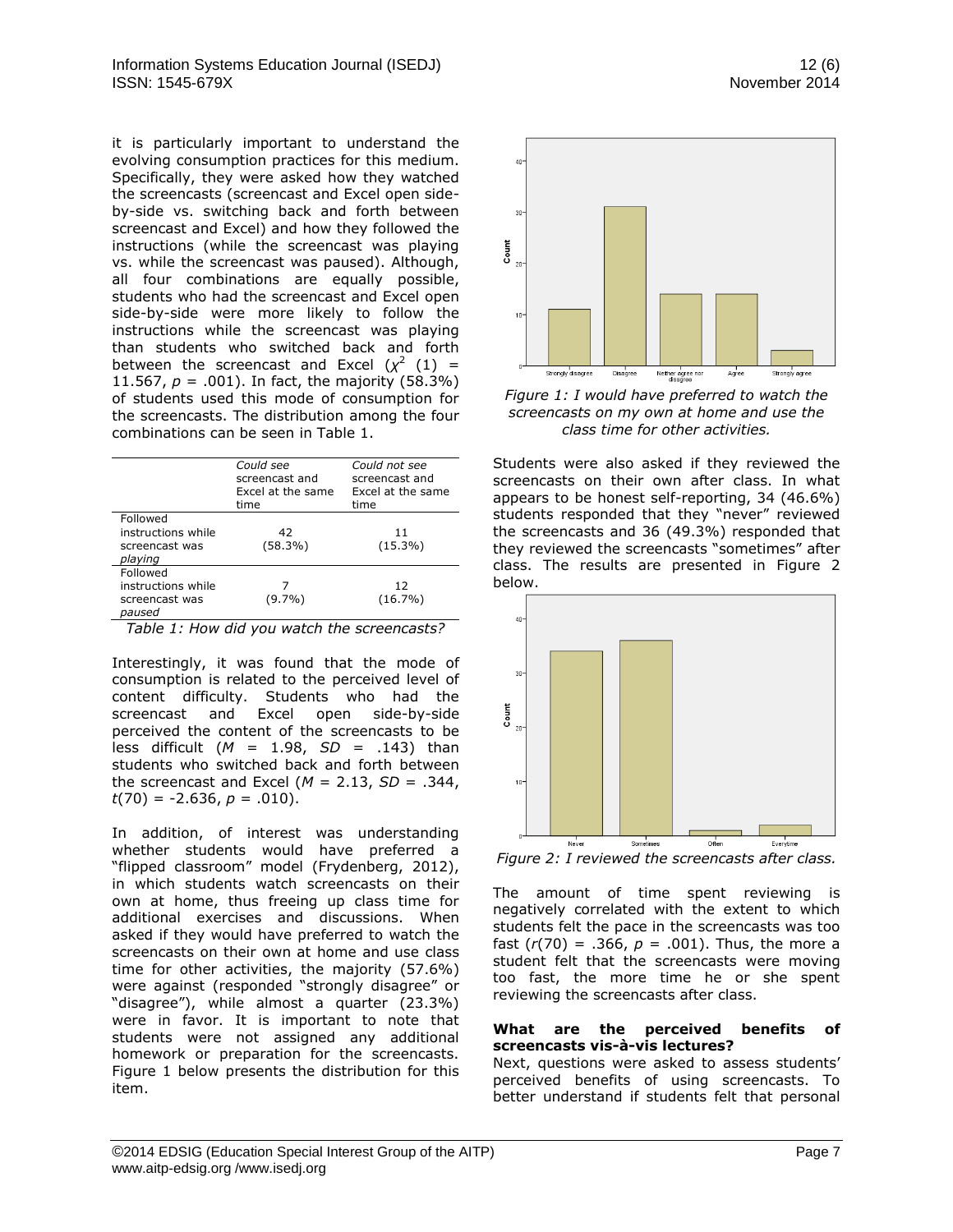attention by the professor was increased using screencasts vis-à-vis regular lectures, we asked students to indicate their agreement with the statement "the professor can give me more personal attention when the class is using screencasts than during regular lectures" (on a scale from  $1$  – strongly disagree to  $5$  – strongly agree). As can be seen in Figure 3, almost three quarters (74%) of students either agreed or strongly agreed with this statement.



*Figure 3: The professor can give me more personal attention when the class is using screencasts than during regular lectures.*

Interestingly, the feeling that the professor can give more personal attention when the class is using screencasts than during regular lectures is negatively correlated with the preference to watch the screencasts at home  $(r(70) = -.334, p)$ = .004). Thus, the more a student perceives the benefits of using screencasts during class (i.e. the professor giving him or her more personal attention), the more he or she prefers to watch the screencasts during class.

Next students were asked if they felt more comfortable following instructions using screencasts than following instructions during a regular lecture (on a scale from 1 – strongly disagree to 5 – strongly agree). Students' responses suggest that almost two-thirds (65.4%) felt more comfortable following instructions using screencasts than during regular lectures (responded "strongly agree" or "agree"). The results are shown in Figure 4.

Importantly, the extent to which students felt more comfortable using screencasts than during regular lectures is negatively correlated with the perceived level of difficulty  $(r(70) = -.360, p =$ .002). Therefore, the more students felt that the level of difficulty in the screencasts was too high, the less they felt comfortable using screencasts. Also, the extent to which students felt more comfortable using screencasts than during regular lectures is positively correlated with the feeling that the professor can give more personal attention when the class is using screencasts than during regular lectures (*r*(70)  $= .316$ ,  $p = .007$ ). Thus, the more students felt the benefit of increased personal attention by the professor, the more they felt comfortable using screencasts.



*Figure 4: I felt more comfortable following instructions using screencasts than following instructions during a regular lecture.*

In addition, students were asked for open-ended feedback to the question "what are the main benefits of using screencasts from your point of view?" Seventy-one out of 72 (98.6%) students responded to this question. Three main benefitthemes emerged out of an in-depth reading of the responses: (1) moving at your own pace, (2) catching up if you missed class, (3) receiving individual attention from the professor. The following sections address each of the themes.

#### Moving at your own pace

A lot of responses highlighted the fact that screencasts allow student to go through the material at theirr own pace. As one student noted: *"I'm a slower worker so being able to start and stop the screencasts helped."* Moreover, other students specifically pointed to the fact that screencasts allowed them to ask questions without the potential of being embarrassed or holding back the rest of the class. For example, one student stated: *"If you miss something you can always rewind the video instead of asking a question which saves some students the embarrassment and saves you time."*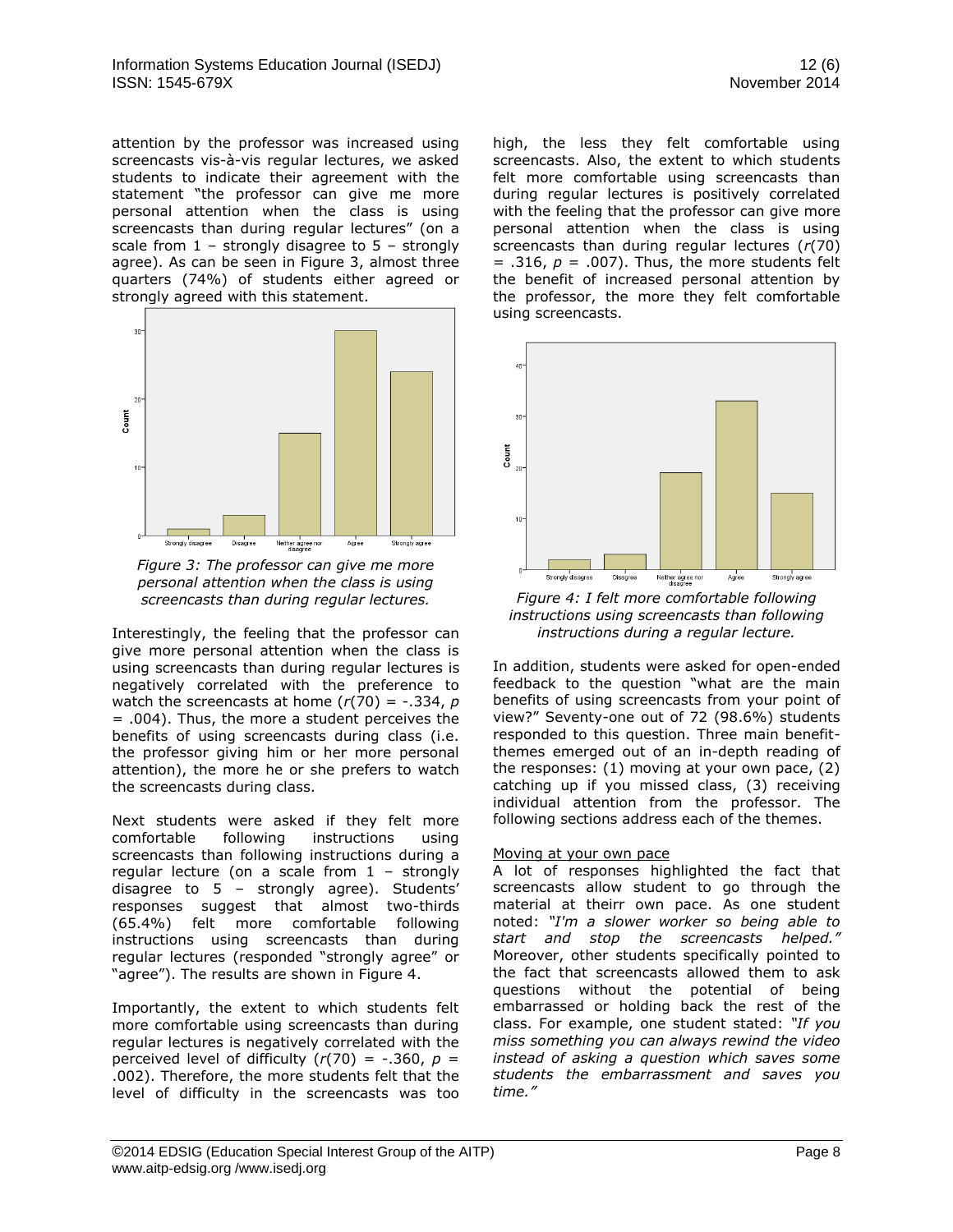Some of the students pointed out that screencasts allowed them to skip content. For example, one student stated: *"I found I could skip ahead if I already knew how to do a certain activity in Excel, so that was nice."* In a similar vein, some students were happy about not having to wait for other students. For example, another student stated: *"You can move at your own pace and don't need to wait for people who are slower."*

#### Catching up if you missed class

Several students specifically noted the advantage of being able to watch the screencasts if one missed class. For example, one student stated: *"If you miss a lecture you can still be up to date on what happened in class."* Similarly, another student stated: *"The main benefit is for kids that missed class because they wont [sic!] be as confused trying to complete the assignment outside of class."*

#### Receiving individual attention from the professor

Lastly, several students noted the benefits of receiving individual attention from the professor. For example, one student stated: *"Using screencasts allows you to get all the work done easier and faster because it's like having a oneon-one class. You are receiving individual attention as opposed to learning with the whole class."* Another student simply stated: *"It's like cloning yourself."*

#### **What are the perceived disadvantages of screencasts vis-à-vis lectures?**

Similar to the benefits, students were asked "what are the main disadvantages of using screencasts for instructions from your point of view?" Sixty-four out of 72 (88.9%) students responded to this question. A close reading of the responses led to the emergence of four main disadvantage-themes: (1) having a different software version, (2) being easily distracted, (3) following instructions without thinking, (4) having less personal interaction. The following sections address each of the themes.

#### Having a different software version

A lot of students have a Mac computer, while the screencasts were created on a Windows PC. Despite the fact that students could use a virtual application server, such as Citrix, to access the latest Windows version of Excel, many preferred to use the native Mac version of Excel. Thus, several students complained about the differences resulting from disparities in software versions. For example, one student noted:

*"Using a Mac and following Windows instructions can be somewhat difficult."*

#### Being easily distracted

Several students were honest about being easily distracted on their own computers – especially when watching screencasts on the Internet. For example, one student stated: *"I just felt like I got distracted with other things on the computer because I knew that I could go back if I wanted to and re-listen."* Similarly, another student noted: *"Just having so many distractions at your disposal makes it tough to focus."*

#### Following instructions without thinking

Although noted by just one student, students might be tempted to follow instructions without really thinking about what they are doing which might be a disadvantage of screencasts. The student stated: *"Sometimes I don't focus on the content, I just do exactly what is done on the screencast without thinking about it."*

#### Reducing personal interaction

Lastly, several students stated that the use of screencasts precludes more personal interaction among students. Statements such as *"its [sic!] less interaction as a class"* and *"not very collaborative"* point to this shortcoming. Also, some students found that screencasts make teaching feel less personal – especially for students not asking any questions. As one student noted: *"Could be less personal if you do not ask the professor for help."*

#### **Do students prefer screencasts over lectures for step-by-step instruction?**

To understand students' general preference for screencasts over lectures for step-by-step instruction, they were to rate the statement "I prefer screencasts over lectures for step-by-step instructions" on a scale from 1 – strongly disagree to 5 – strongly agree. As can be seen in Figure 5, the majority (51.7%) indicated preference for screencasts over lectures for step-by-step instruction (responded "strongly agree" or "agree").

Surprisingly, general preference for screencasts vis-à-vis lectures for step-by-step instruction is influenced by the mode of consumption. Specifically, students who had the screencast and Excel open side-by-side were more likely to prefer screencasts over lectures for step-by-step instructions  $(M = 3.86, SD = .913)$  than students who switched back and forth between the screencast and Excel  $(M = 3.26, SD =$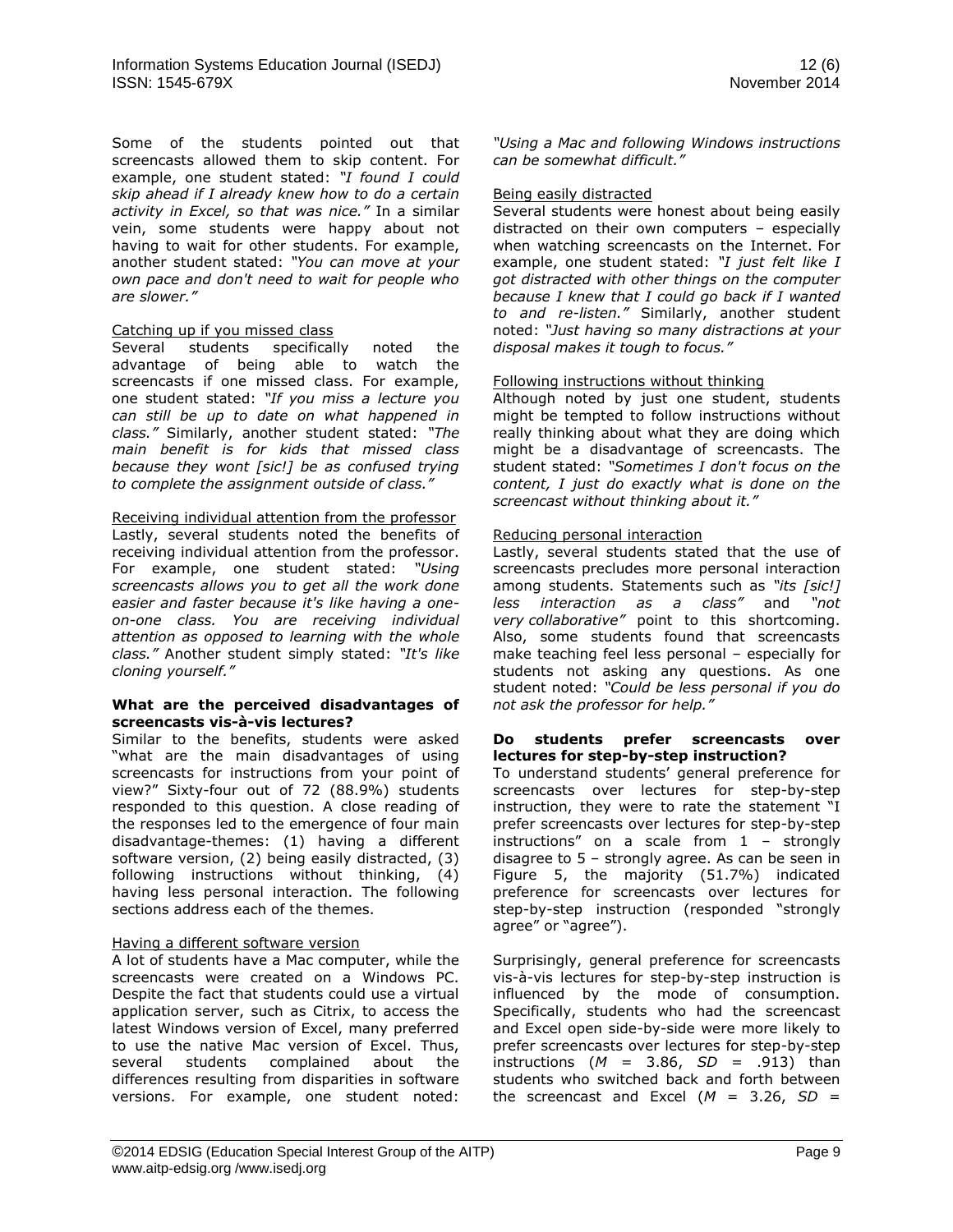1.287,  $t(70) = 2.258$ ,  $p = .027$ ). This suggests that encouraging students to have the screencasts and Excel open side-by-side could increase overall preference for screencasts.



*Figure 5: I prefer screencasts over lectures for step-by-step instruction.*

Moreover, preference for screencasts over lectures is positively correlated with the extent to which students feel that the professor can give more personal attention when the class is using screencasts (*r*(70) = .271, *p* = .021). This further underlines the importance of individual attention for the effective use of screencasts during class time. Lastly, preference for screencasts is related to the perceived level of difficulty (*r*(70) = -.297, *p* = .011). Thus, the more a student felt that the screencasts were too difficult, the less he or she prefers screencasts over lectures for step-by-step instructions.

#### **How does the use of screencasts influence learning outcomes?**

To understand the impact on learning outcomes, students were asked how comfortable they felt using Excel prior to this class (on a scale from 1 – strongly disagree to 5 – strongly agree). Results suggest that students' self-reported level of prior knowledge varied significantly. In fact, 40.3% stated that they did not feel comfortable (responded "disagree" or "strongly disagree") while 42.4% stated that they felt comfortable using Excel prior to this class (responded "agree" or "strongly agree"). Thus, students began this class with significant differences in their perceived Excel skills. The specific distribution is shown in Figure 6 below.



*Figure 6: I felt comfortable using Excel prior to this class.*

Perhaps not surprisingly, students' level of Excel skills prior to class is correlated with the extent to which students felt that the pace in the screencasts was too fast  $(r(70) = -.268, p =$ .023). In other words, students who were more comfortable using Excel prior to this class were less likely to feel that the pace of the screencasts is too fast. Moreover, students' perceived level of Excel skills is correlated with the extent to which students reviewed the screencasts after class  $(r(70) = -.263, p =$ .025). Thus, students who were more comfortable using Excel prior to this class were less likely to spend additional time outside of class reviewing the screencasts.



*Figure 7: This class improved my Excel skills.*

Next, students' perceived improvement of Excel skills as a result of this class was explored. Almost all students (95.9%) agreed or strongly agreed with the statement that this class improved their Excel skills. The specific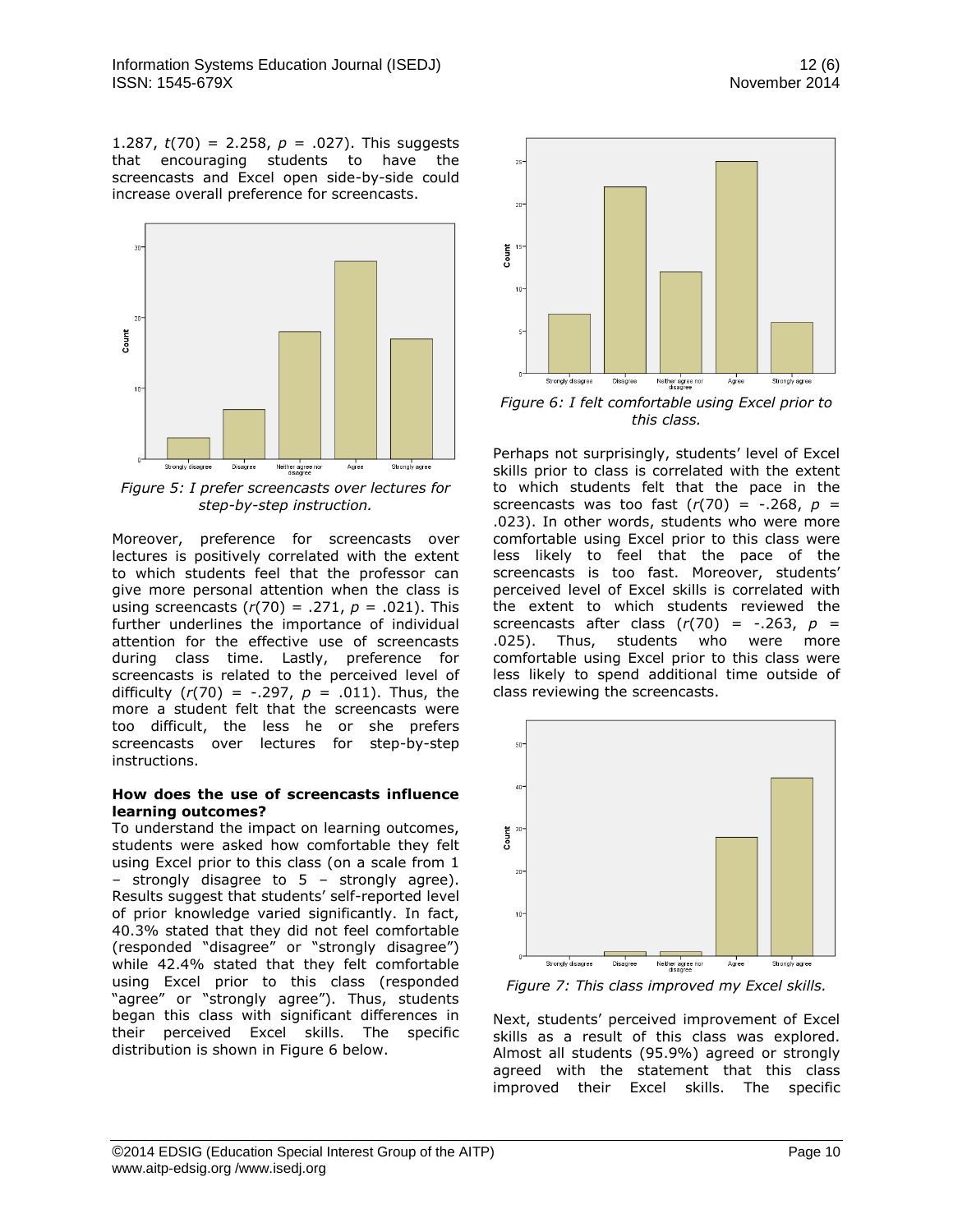distribution for this question can be seen in Figure 7.

Note that students' prior knowledge is not significantly correlated with skill improvement  $(r(70) = -.109, p = .360)$ . This suggests that this class was effective in improving students Excel skills for learners at all levels. However, students' perceived improvement in Excel skills is significantly correlated with the extent to which students reviewed the screencasts after class  $(r(70) = .253, p = .032)$ . Thus, students who spent more time reviewing screencasts after class were more likely to believe that their Excel skills improved.

Lastly, students' project work and Excel-specific final exam questions allowed for a partial assessment of student learning outcomes. Although students had to apply the skills they obtained in the screencasts in their final report and presentation, these artifacts were not graded solely based on mastery of Excel, Word, and Google Sites. However, given that students did very well in their final reports (the average grade was 91.33%, SD = 6.39%), it is reasonable to suggest that students learned most of the required skills. Moreover, almost half (47.3%) of the students answered correctly to the two Excel-specific problem-solving questions in the final exam (see Appendix A). Although these measures assess only parts of the skills that were covered in the screencasts, they are nevertheless a good indication of successful student learning.

#### **5. DISCUSSION**

The results of the survey can be distilled into five best practices. Obviously, these best practices are preliminary in nature and must be viewed with caution, as they are solely based on the experience of using screencasts for differentiated instruction in two introductory computer information systems classes. Each insight should be further investigated and thus points to potential for future research. Also, it is important to point out that findings are based on a self-reported survey and thus may be biased by students' perceptions of their own behavior and learning. The following sections describe each of the proposed best practices.

First, students should be able to work on screencasts during class time. Especially in introductory classes, where the level of skills can vary greatly, students feel an increased level of comfort if they are able to work on the screencasts in class – with fellow students and the professor present to answer questions. Similarly, professors should assign class time to screencasts if the level of difficulty of a screencast is particularly high. It might be adequate to assign screencasts as homework if – and only if  $-$  the level of difficulty is sufficiently low that students are unlikely to encounter difficulties or raise questions in the process.

Second, professors should intersperse screencasts with collaborative group work. Two disadvantages of screencasts – the potential to follow instructions without thinking and reduced personal interaction – could be addressed by having students pair up and work on an assignment that is posed after they completed a screencast individually. This way, students could work in pairs and apply the newly-gained knowledge while also increasing personal interaction.

Third, professors should ensure that the level of difficulty of the screencasts is not too low and not too high. For example, professors could regularly elicit student feedback regarding the level of difficulty in the screencasts. Quick student surveys after the first, fifth, tenth, etc. screencast could be used to ensure that the level of difficulty is adequate for the majority of students. The perceived level of difficulty is extremely important, since the survey has shown that it influences students' level of comfort with screencasts, as well as their general preferences for screencasts as an instructional tool.

Fourth, students should be encouraged to have the screencast and Excel (or whatever they are working on) open side-by-side. Being able to see the screencast and work simultaneously was found to be related with reduced perceptions of content difficulty and an increased preference for screencasts overall.

Fifth, students feeling that the screencasts are moving too fast or are too difficult should be encouraged to review the screencasts after class. Here, it is important to point out that this should only apply to a small minority of the class, since an adequate pace and level of difficulty are key factors influencing the successful use of screencasts in the class room. Also, students that missed a class should be encouraged to review the screencasts on their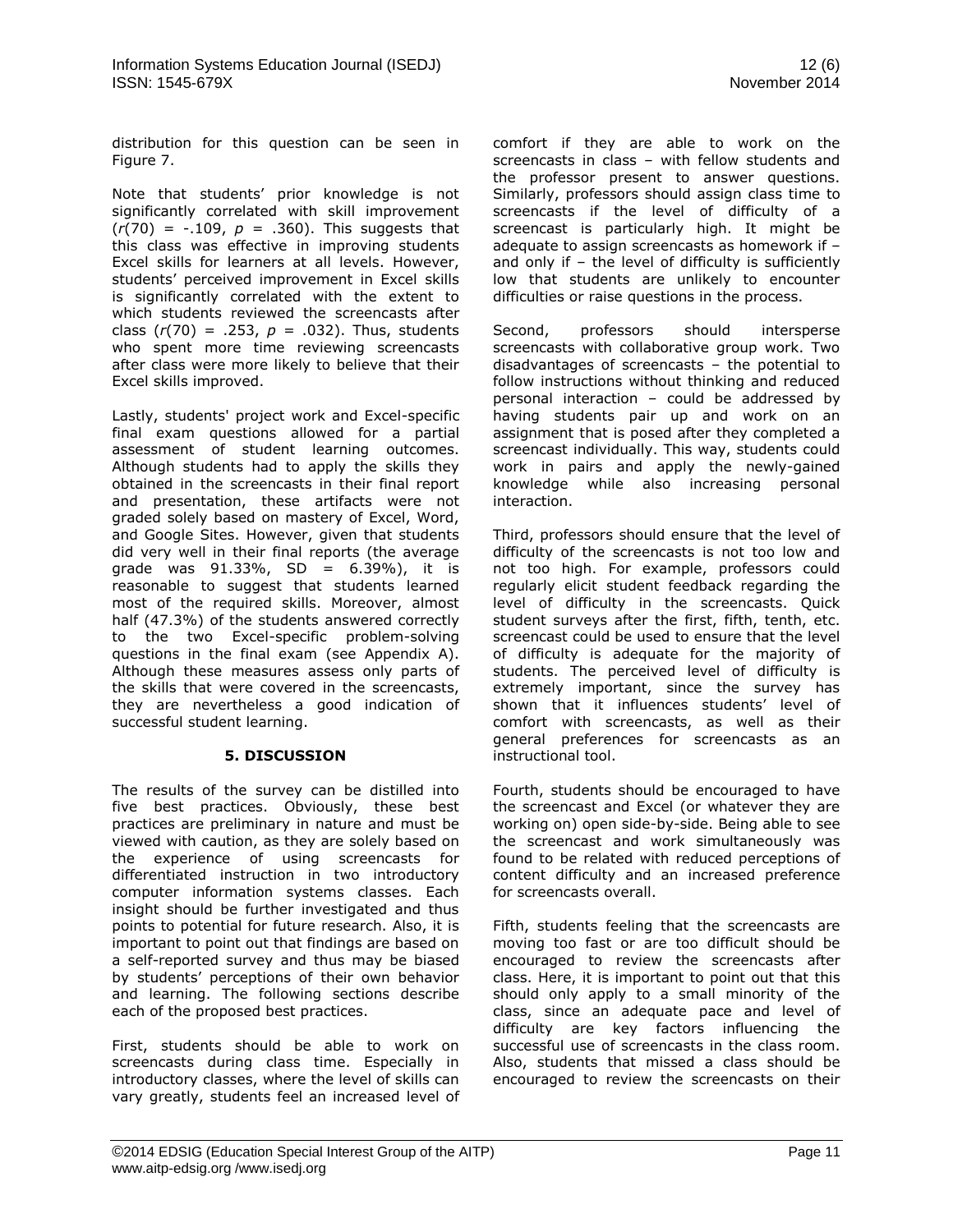own, while making adequate arrangements to address any questions they might have.

### **6. CONCLUSIONS**

Despite the widespread use of screencasts to support or replace lectures outside of the classroom, little is known about their effectiveness as an instructional tool inside the classroom. Screencasts were used to teach fundamentals of Microsoft Office and Google Sites as part of a required freshman undergraduate Computer Information Systems class and their effectiveness was evaluated at the end of the semester.

Results of the student survey  $(N = 72)$  suggest that students prefer screencasts over traditional lectures for technical, step-by-step instruction. Moreover, results indicate five best practices that can increase the effectiveness of screencasts: (1) students should be able to work on screencasts during class time, (2) professors should intersperse screencasts with collaborative group work, (4) students should be encouraged to follow the screencast in real time, possibly by dividing the computer screen between the screencast and their workspace, and (5) students should be encouraged to review the screencasts after class. Taken together, these findings lend strong initial support to the efficacy of using screencasts in the classroom to work with students one-on-one.

# **7. REFERENCES**

- Ashdown, J., Doria, D., & Wozny, M. (2011). Teaching Practical Software Tools Using Screencasts While Simultaneously Reinforcing Theoretical Course Concepts. *American Society of Engineering Education St. Lawrence Section Conference.* Retrieved 5/20/2013 from [http://stl.asee.org/papers\\_2011/Ashdown.p](http://stl.asee.org/papers_2011/Ashdown.pdf) [df](http://stl.asee.org/papers_2011/Ashdown.pdf)
- Falconer, J., DeGrazia, J., Medlin, J., & Holmberg, M. (2009). Using Screencast in ChE Courses. *Chemical engineering education*, 43(4), 302-305
- Frydenberg, M. (2012). Flipping Excel. *Proceedings of the Information Systems Educators Conference*, 29(1914), 1-11.
- IBM Corp. (n.d.). SPSS Statistics. Retrieved 5/20/2013 from [http://www.ibm.com/software/](http://www.ibm.com/software/%20analytics/spss/products/statistics/)  [analytics/spss/products/statistics/](http://www.ibm.com/software/%20analytics/spss/products/statistics/)
- Lee, M., & Dalgarno, B. (2008). The Effectiveness of Screencasts and Cognitive Tools as Scaffolding for Novice Object-Oriented Programmers. *Journal of Information Technology Education*, 7, 61-80.
- Lloyd, S. & Robertson, C. (2012). Screencast Tutorials Enhance Student Learning of Statistics. *Teaching of Psychology* 39(1) 67- 71
- Mullamphy, D., Higgings, P., Belward, S. & Ward L. (2009) To screencast or not to screencast. Anziam Journal, 51, 446-460.
- Peterson, E. (2007). Incorporating Screencasts in Online Teaching. *International Review of Research in Open and Distance Learning*, 8(3), 1-4.
- Pinder-Grover, T., Green, K., & Millunchick, J. M. (2011). The efficacy of screencasts to address the diverse academic needs of students in a large lecture course. *Advances in Engineering Education*, 2(3), 1-28.
- Roach, J. (2006). Using screen capture technology to develop on-line course material. In C. Crawford et al. (Eds.), Proceedings of Society for Information Technology and Teacher Education International Conference 2006 (pp. 519- 520).
- Sugar, W., Brown, A, & Luterbach, K. (2010). Examining the Anatomy of a Screencast: Uncovering Common Elements and Instructional Strategies. *International Review of Research in Open and Distance Learning*, 3(11), 1–19.
- TechSmith Corp. (n.d.). Camtasia Relay Presentation & Lecture Capture Software. Retrieved 5/20/2013 from [http://www.techsmith.com/camtasia](http://www.techsmith.com/camtasia-relay.html)[relay.html](http://www.techsmith.com/camtasia-relay.html)
- Tomlinson, C. A. (1999). Mapping a Route Toward Differentiated Instruction. *Educational Leadership*, 57(1): 12-16.
- Udell, J. (2005). What is Screencasting? Retrieved 5/20/2013 from [http://www.oreillynet.com/pub/a/oreilly/digi](http://www.oreillynet.com/pub/a/oreilly/digitalmedia/2005/11/16/what-is-screencasting.html) [talmedia/2005/11/16/what-is](http://www.oreillynet.com/pub/a/oreilly/digitalmedia/2005/11/16/what-is-screencasting.html)[screencasting.html](http://www.oreillynet.com/pub/a/oreilly/digitalmedia/2005/11/16/what-is-screencasting.html)
- Wakeman, C. (2013). The Innovative Use of Screencasts in Higher Education. *Innovative Practice in Higher Education*, 1(3), 1-5.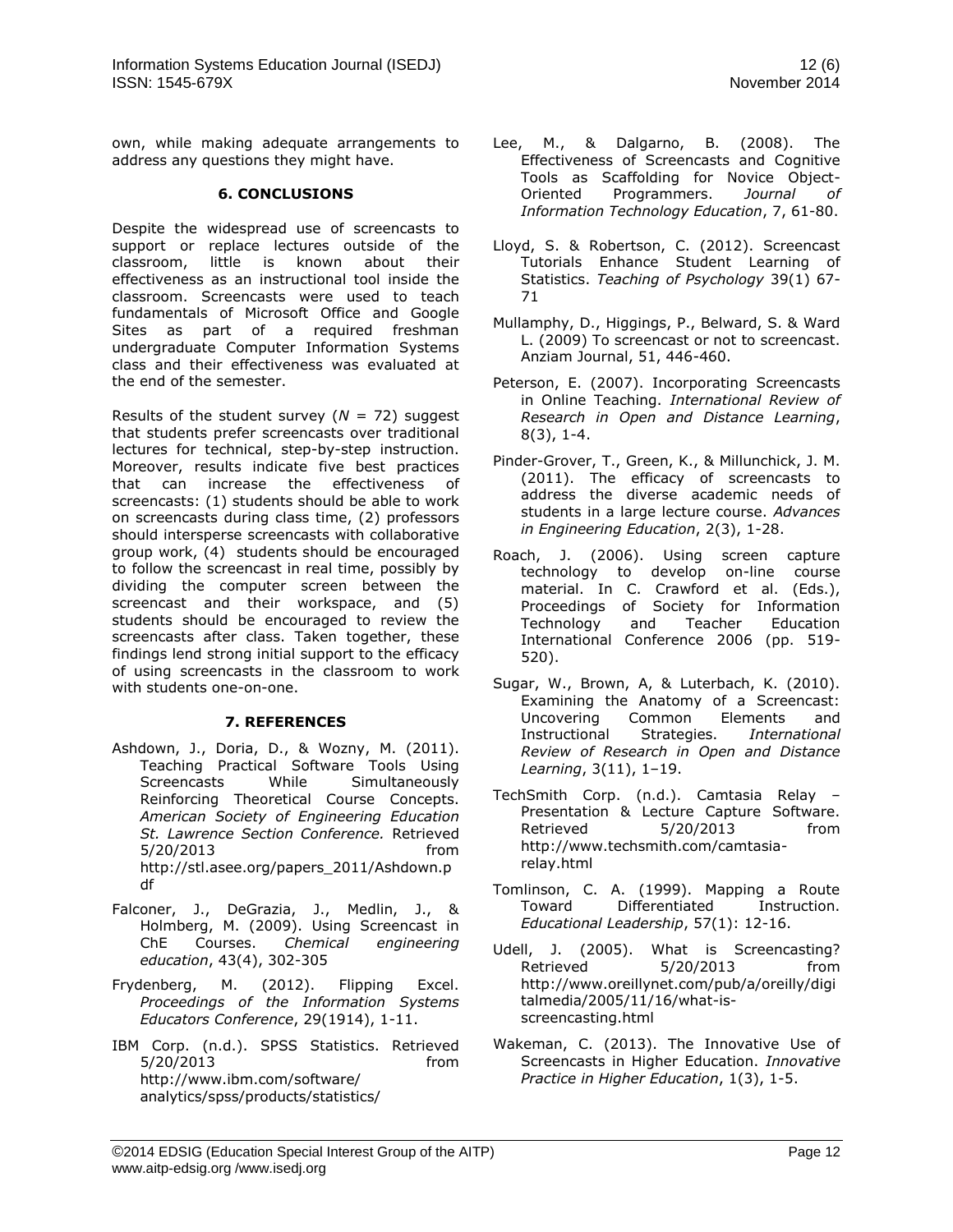Winterbottom, S. (2007). Virtual lecturing: Delivering lectures using screencasting and podcasting technology. *Planet*, 18, 6-8.